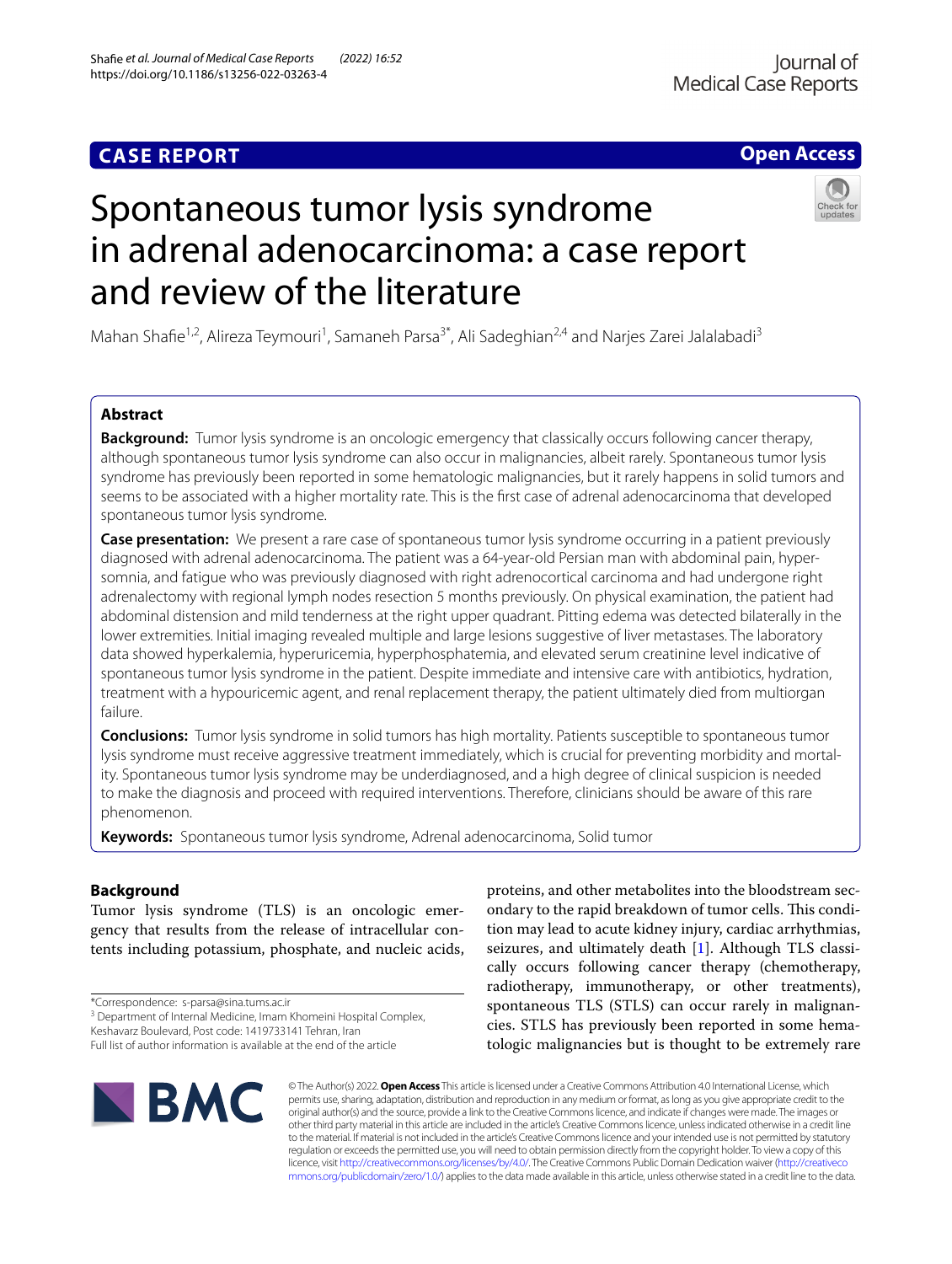in solid tumors [\[2](#page-3-1)]. Moreover, it is estimated that STLS in solid tumors is associated with more mortality and has a worse prognosis than in hematologic malignancies [\[3](#page-3-2)]. In our case, a patient with adrenal adenocarcinoma and subsequent adrenalectomy presented with nonspecifc symptoms, confusion, abdominal pain, and electrolyte impairments, highly suggestive of spontaneous tumor lysis. To the best of our knowledge, this is the frst case of adrenal adenocarcinoma that developed STLS.

## **Case presentation**

A 64-year-old Persian man presented with abdominal pain. He was confused and afected by hypersomnia and fatigue. The patient also had retrosternal chest pain, exertional dyspnea, nausea, vomiting, and constipation. He was previously diagnosed with right adrenocortical carcinoma and had undergone right adrenalectomy with regional lymph nodes resection 5 months previously; the histopathology revealed adrenal cortical carcinoma with a score of 6 based on Weiss criteria, and immunohistochemistry was positive for synaptophysin, inhibin, and CKAE1/AE3 (Additional fle [1](#page-3-3): Fig. S1, Additional fle [2:](#page-3-4) Fig. S2, Additional fle [3:](#page-3-5) Fig. S3). He had a history of hypertension, and amlodipine was his only hypertensive medication. For constipation he had received lactulose, and oxycodone was prescribed for pain relief. The patient was a heavy cigarette smoker and had been using opium for more than 20 years. At admission, the patient had a blood pressure of 120/76 mmHg and a heart rate of 107 bpm. His respiratory rate was 20 breaths per minute. A body temperature of 36.7 °C and  $SPO<sub>2</sub>$  of 93% were also recorded. On physical examination, the patient had abdominal distension and mild tenderness at the right upper quadrant. Pitting edema was detected bilaterally in the lower extremities. Other physical examinations were insignifcant. Chest pain and dyspnea prompted echocardiography (ECG), which was unremarkable with estimated ejection fraction of 55% and no pericardial efusion. In addition to abdominal pain, nausea, and vomiting, the patient did not have defecation and gas passage for two consecutive days. To evaluate possible gastrointestinal obstruction, consultation with the surgery department and abdominopelvic x-ray were performed. Accordingly, the possibility of obstruction was ruled out. Abdominopelvic computed tomography (CT) revealed multiple and large lesions suggestive of liver metastases. In initial laboratory results, hyperkalemia (potassium 6 mg/dl), hyperuricemia (uric acid 16.4 mg/ dl), hyperphosphatemia (phosphorus 6.9 mg/dl), and hypocalcemia (calcium 7.8 mg/dl), with elevated serum creatinine level (creatinine 3.8 mg/dl), were detected. White blood cell count of  $26.58 \times 10^9$ /L, C-reactive protein (CRP) of 45 mg/L, and alkaline phosphatase (ALP) of 1144 IU/L were indicative of an infammatory process (Table [1](#page-2-0)). In urine analysis, signifcant amounts of blood and protein were found. Due to these electrolyte disturbances (hyperkalemia, hyperuricemia, and hyperphosphatemia), which fulflled Cairo–Bishop criteria, tumor lysis syndrome was considered as an etiology of acute kidney injury for this patient, and since he had not ever received chemotherapy or radiotherapy, the patient was diagnosed as having spontaneous tumor lysis syndrome (TLS) and treated accordingly. Hydration with crystalloid intravenous fuids such as normal saline at a rate of 200 ml/hour was started as initial management to expand the intracellular volume and increase renal excretion of uric acid and other metabolites. A loop diuretic was used as add-on therapy to prevent volume overload and to wash out obstructing uric acid crystals. After ensuring a sufficient level of G6PD in the patient, rasburicase was administered to convert uric acid to more soluble and easily excreted compounds. Hyperkalemia, a life-threatening abnormality in TLS, was managed with sodium polystyrene sulfonate as a potassium-lowering agent. Insulin plus hypertonic glucose was also prescribed as a temporizing measure. In addition to massive hydration and hypouricemic agents, we considered restriction of dietary phosphate intake and administration of a phosphate binder such as sevelamer carbonate, to treat hyperphosphatemia. Blood and urine cultures were drawn, and piperacillin–tazobactam was administrated to treat possible sepsis. Due to volume overload signs (i.e., pulmonary congestion and peripheral edema), severe oliguria, and blunted consciousness during hospitalization, the patient underwent renal replacement therapy with hemodialysis on three consecutive days. Despite immediate and intensive care with hydration, treatment with a hypouricemic agent, and renal replacement therapy, the patient ultimately passed away from cardiopulmonary failure.

#### **Discussion and conclusion**

We present a fatal case of spontaneous tumor lysis as a complication of metastatic adrenal adenocarcinoma. To our knowledge, this is the frst case presentation reporting STLS in adrenal adenocarcinoma. TLS is an oncologic emergency that usually occurs after initiation of treatment in hematologic malignancies. It is rarely reported in solid tumors and may occur occasionally in solid tumors with a massive burden after receiving treat-ment [[2\]](#page-3-1). The diagnosis of TLS is based on Cairo–Bishop criteria [\[4](#page-3-6)], and at least two of the following metabolic abnormalities must be present: potassium  $\geq 6$  mmol/L or 25% increase from baseline; phosphorus  $\geq 4.6$  mg/dl or 25% increase from baseline; calcium  $\leq$  7.0 mg/dl or 25% decrease from baseline; uric acid  $\geq 8.0$  mg/dl or 25%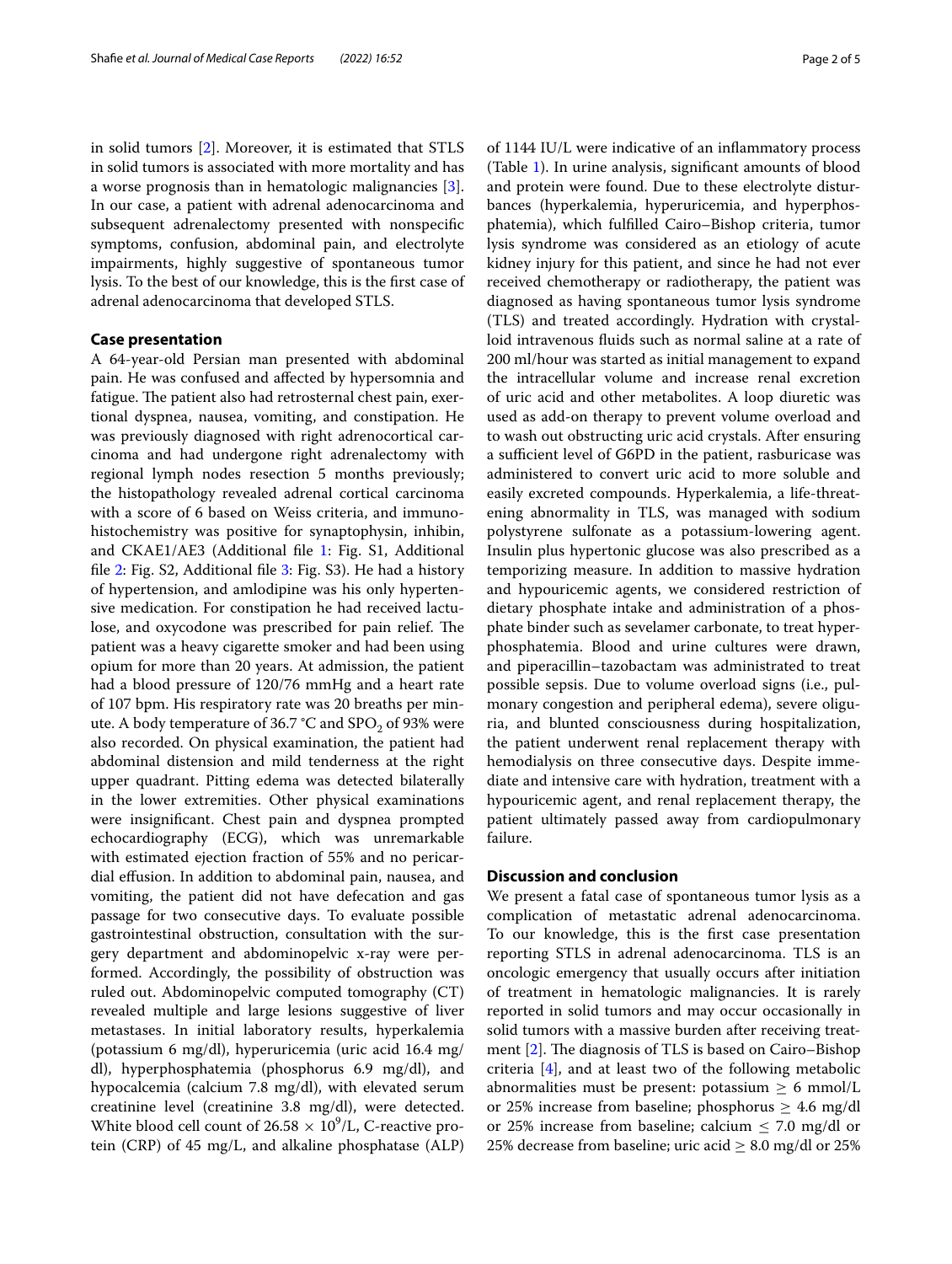|                         | On admission             | Day 1                    | Day 2                    | Day 3                          | Day 4                          | Day 5                    | Day 6                          | Day 7                    |
|-------------------------|--------------------------|--------------------------|--------------------------|--------------------------------|--------------------------------|--------------------------|--------------------------------|--------------------------|
| Na (mEq/l)              | 136                      | 139                      | 133                      | 132                            | 131                            | 132                      | 137                            | 137                      |
| K(mEq/I)                | 6.0                      | 5.3                      | 3.7                      | 3.2                            | 3.1                            | 4.5                      | 5.1                            | 6.0                      |
| BS (mg/dl)              | 55                       | 71                       | $\overline{\phantom{0}}$ | $\overline{\phantom{a}}$       | 57                             | $\overline{\phantom{a}}$ | 55                             | 42                       |
| Urea (mg/dl)            | 189                      | 243                      | 188                      | 196                            | 207                            | 202                      | 207                            | 182                      |
| Cr (mg/dl)              | 3.8                      | 4.0                      | 3.6                      | 3.7                            | 4.4                            | 4.4                      | 4.3                            | 4.6                      |
| Ca (mg/dl)              | 7.8                      | 7.2                      | 6.7                      | 6.3                            | 7.1                            | 7.1                      | 7.2                            | 7.2                      |
| $P$ (mg/dl)             | 6.9                      | 8.5                      | 7.2                      | 7.9                            | 8.6                            | 5.7                      | 8.5                            | $\overline{\phantom{a}}$ |
| Mg (mg/dl)              | 3.1                      | 3.5                      | 3.0                      | 2.3                            | 2.6                            | 2.7                      | 2.8                            | 2.6                      |
| Uric acid (mg/dl)       | $16.4 -$                 | 4.0                      | 7.1                      | 2.5                            | 2.0                            | 1.2                      | $\overline{\phantom{0}}$       | 2.7                      |
| CPK (mg/dl)             | $\overline{\phantom{0}}$ | 174                      | -                        | $\equiv$                       | $\qquad \qquad \longleftarrow$ | -                        | 2.6                            | -                        |
| LDH (mg/dl)             |                          | 8223                     | $\equiv$                 | $\equiv$                       | $\qquad \qquad -$              | $\overline{\phantom{0}}$ | -                              |                          |
| WBC (count)             | 26,580                   |                          |                          | $\overline{\phantom{m}}$       | 23,500                         | 25,960                   | -                              | 20,800                   |
| Hb (%)                  | 9.8                      |                          | -                        | $\qquad \qquad \longleftarrow$ | 10.7                           | 9.7                      | -                              | 10                       |
| Platelet (count)        | 486,000                  |                          |                          | -                              | 385,000                        | 403,000                  | -                              | 341,000                  |
| PT (seconds)            | 15.3                     |                          | 17                       | $\equiv$                       | $\qquad \qquad -$              | $\overline{\phantom{0}}$ | $\equiv$                       |                          |
| PTT (seconds)           | 32                       |                          | 37                       |                                | $\overline{\phantom{0}}$       | -                        | -                              |                          |
| <b>INR</b>              | 1.17                     |                          | 1.3                      |                                | $\qquad \qquad \longleftarrow$ | -                        | -                              |                          |
| AST (mg/dl)             | 360                      | $\overline{\phantom{m}}$ | $\overline{\phantom{a}}$ | $\overline{\phantom{m}}$       | $\qquad \qquad -$              | $\qquad \qquad -$        | $\qquad \qquad -$              | $\overline{\phantom{m}}$ |
| ALT (mg/dl)             | 44                       |                          | $\overline{\phantom{0}}$ |                                | $\qquad \qquad -$              | $\overline{\phantom{0}}$ | $\equiv$                       | -                        |
| ALP (mg/dl)             | 1144                     | $\overline{\phantom{m}}$ | $\qquad \qquad -$        | $\qquad \qquad \longleftarrow$ | $\qquad \qquad -$              | $\qquad \qquad -$        | $\qquad \qquad \longleftarrow$ | -                        |
| Bilirubin total (mg/dl) | $0.8\,$                  |                          |                          |                                | $\qquad \qquad \longleftarrow$ | -                        |                                |                          |
| CRP (mg/dl)             | 45                       | $\overline{\phantom{m}}$ |                          |                                | $\overline{\phantom{0}}$       | $\overline{\phantom{0}}$ | $\equiv$                       | $\equiv$                 |
| Albumin (g/dl)          | $\overline{\phantom{0}}$ | $\overline{\phantom{0}}$ | 2.6                      |                                |                                | 2.1                      |                                | $\equiv$                 |

<span id="page-2-0"></span>**Table 1** Patient's laboratory data during hospitalization

WBC, white blood cells; Hb, hemoglobin; CRP, C-reactive protein; AST, aspartate aminotransferase; ALT, alanine aminotransferase; ALP, alkaline phosphatase; LDH, lactate dehydrogenase; CPK, creatine phosphokinase; BS, blood sugar; Cr, creatinine; PT, prothrombin time; PTT, partial thromboplastin time; INR, international normalized ratio

increase from baseline. Spontaneous TLS (STLS) is the development of TLS in a patient with malignancy who had not received cancer-specifc therapy. STLS rarely happens in solid tumors, and it has been suggested STLS is associated with a high mortality rate according to previous studies [[3\]](#page-3-2).

The etiology and risk factors of STLS remain unclear and controversial in solid tumors. Large bulky tumors are considered as risk factors due to insufficient blood flow. However, our patient had underwent adrenalectomy and regional lymph node dissection. In addition, based on previous case reports, multiple liver metastases, as in our case, seemed to contribute to the development of STLS in patients with solid malignancies [\[5](#page-3-7)]. A systemic infammatory syndrome may occur due to necrosis in a cancerous bulk, and resultant infection in advanced metastatic disease, which is also associated with STLS development [\[6](#page-4-0), [7\]](#page-4-1). Other risk factors for development of STLS in patients with solid tumors include old age, high LDH plasma level, WBC count, and past medical history of renal impairment [[5,](#page-3-7) [8](#page-4-2)].

Patients with malignancy, who are at risk of developing TLS, should receive immediate and intensive treatment

due to a high mortality rate associated with this condition. Cardiac monitoring and urine output measurements should be performed. Blood electrolytes, uric acid, and creatinine should be checked every 4–6 h. Hyperkalemia can lead to cardiac dysrhythmia in these patients and must be taken into consideration, and calcium gluconate should be administrated. Other potassium-lowering strategies such as glucose/insulin infusion, beta-agonist inhalation, and oral potassium-binding agents may also be used. Calcium treatment should be avoided in asymptomatic hypocalcemia due to calcium phosphate formation in the kidneys and possible renal complications. Hypouricemic agents (allopurinol and rasburicase) can be used to reduce uric acid level. Although allopurinol inhibits formation of uric acid crystals, it is not efective in the treatment of acute TLS. On the other hand, rasburicase, with a dosage of 0.2 mg/kg/day, reduces the uric acid level quickly. Despite all these supportive and pharmacological treatment, some patients with the following indications require hemodialysis: severe oliguria or anuria, persistent hyperkalemia, hyperphosphatemiainduced symptomatic hypocalcemia, and calcium phosphate product  $\geq$  70 mg/dl [\[9](#page-4-3)]. TLS management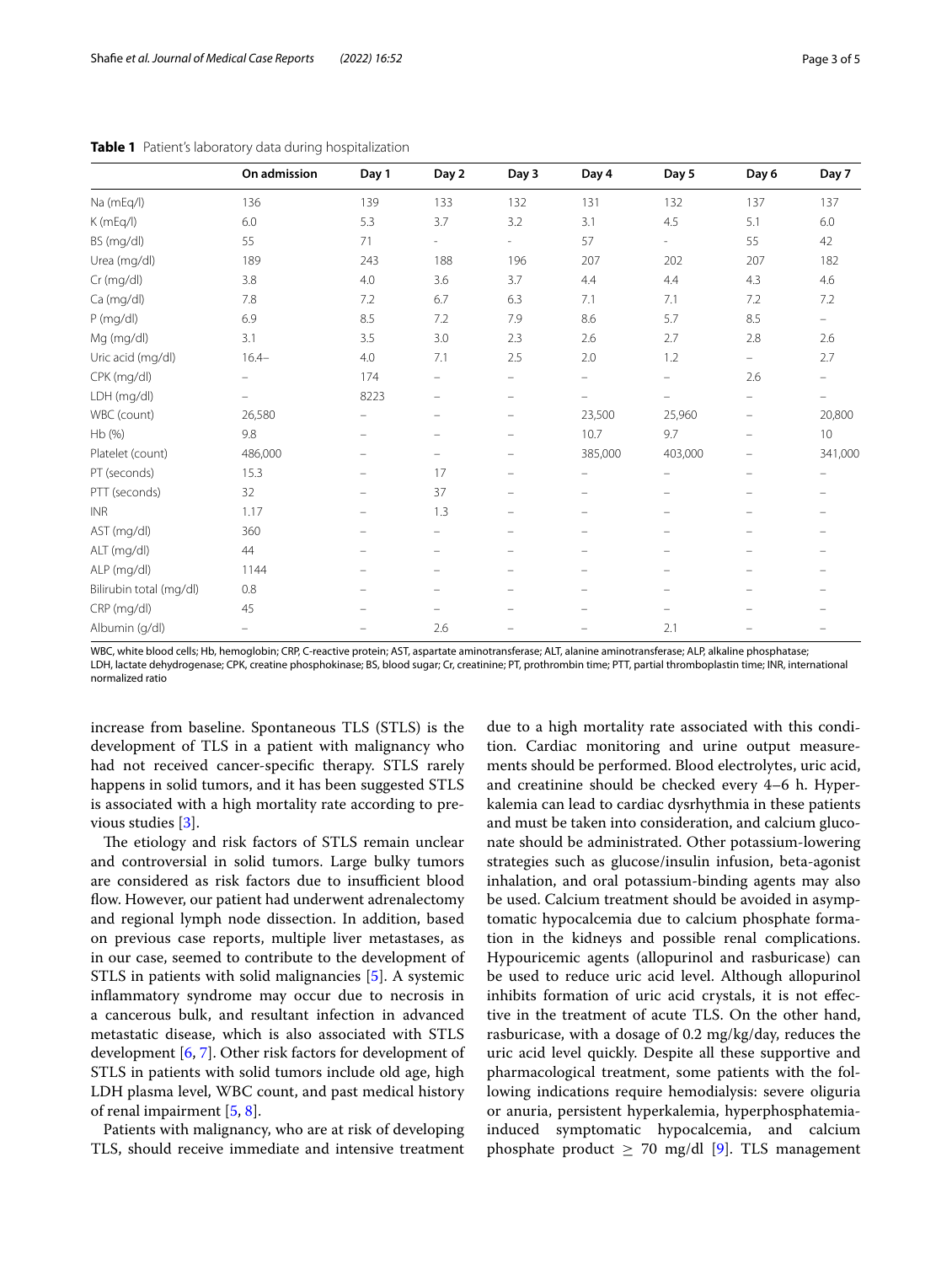comprises immediate initiation of supportive care and identifcation of high-risk patients. Aggressive IV hydration and the diuresis of the patient are of primary importance. Monitoring and treatment of any disturbance of electrolytes is considered to be vital in this condition.

Our literature review revealed 63 cases with solid tumor reporting development of STLS (Additional fle [4](#page-3-8): Table S1). The mean age of cases at time of developing STLS was 53 years, and 34 of these cases were male. This literature review showed that various tumors may develop STLS; however, the most commonly reported cancers associated with STSL were lung, colorectal, and melanoma. Almost all of them had metastases that involved diferent sites. Liver metastases were reported in 41 out of 63 cases (65%). Also, 18 (29%) cases were reported to have lung involvement. As discussed in previous reports, it seems that metastasis, particularly liver metastasis, may predispose patients to develop STLS. Impaired uric acid metabolism due to hepatic dysfunction following the metastases and spreading of the tumor may be an explanation for these findings  $[10]$  $[10]$ . The most common initial symptoms of abdominal pain, discomfort, and distention were reported in about 55% of cases. The mortality rate of these cases was 69% (44 cases died out of 63 total cases), which seems to be higher than in hematological malignancies. These data confirm the theory that STLS has worse prognosis in solid tumors than hematological malignancies. Hence, due to the poor prognosis of TLS in malignancies, particularly STLS in solid tumors, it is essential to keep in mind that TLS can occur spontaneously, and it is important to initiate immediate treatment when any suspicious symptoms are noticed.

In conclusion, TLS in solid tumors has a high mortality. Patients susceptible to STLS must receive aggressive treatment immediately, which is crucial for preventing morbidity and mortality. STLS may be underdiagnosed, and a high degree of clinical suspicion is needed to make the diagnosis and proceed with required interventions. Therefore, clinicians should be aware of this rare phenomenon.

#### **Abbreviations**

TLS: Tumor lysis syndrome; STLS: Spontaneous tumor lysis syndrome.

## **Supplementary Information**

The online version contains supplementary material available at [https://doi.](https://doi.org/10.1186/s13256-022-03263-4) [org/10.1186/s13256-022-03263-4](https://doi.org/10.1186/s13256-022-03263-4).

<span id="page-3-4"></span><span id="page-3-3"></span>**Additional fle 1: Figure S1.** T1-weighted MRI showing a metastasis of the adrenocortical carcinoma.

<span id="page-3-5"></span>**Additional fle 2: Figure S2.** T1-weighted MRI showing right adrenocortical carcinoma tumor.

<span id="page-3-8"></span>**Additional fle 3: Figure S3.** T1-weighted MRI showing a metastasis of the adrenocortical carcinoma.

**Additional fle 4: Table S1.** Published cases of spontaneous tumor lysis syndrome in solid tumors.

#### **Acknowledgements**

Not applicable.

#### **Authors' contributions**

MS contributed to developing the research idea and composing and revising the manuscript. AT contributed to composing and revising the manuscript. SP contributed to developing the research idea and revising the manuscript. AS contributed to composing and revising the manuscript. NZJ contributed to composing and revising the manuscript. All authors read and approved the fnal manuscript.

## **Funding**

Not applicable.

#### **Availability of data and materials**

Data sharing is not applicable to this article as no datasets were generated or analyzed during the current study. Laboratory data and literature review are included in this published article as supplementary fles.

#### **Declarations**

#### **Ethics approval and consent to participate**

This study was approved by the research and ethics committee of Tehran University of Medical Sciences. The patient's family gave informed consent to publish this case.

#### **Consent for publication**

Written informed consent was obtained from the patient's next of kin for publication of this case report and any accompanying images. A copy of the written consent is available for review by the Editor-in-Chief of this journal.

#### **Competing interests**

The authors have no confict of interest to declare.

#### **Author details**

<sup>1</sup> School of Medicine, Tehran University of Medical Sciences, Tehran, Iran. <sup>2</sup> NeuroTRACT Association, Students' Scientifc Research Center, Tehran University of Medical Sciences, Tehran, Iran. <sup>3</sup> Department of Internal Medicine, Imam Khomeini Hospital Complex, Keshavarz Boulevard, Post code: 1419733141 Tehran, Iran. <sup>4</sup>Students' Scientific Research Center, Tehran University of Medical Sciences, Tehran, Iran.

#### Received: 20 January 2021 Accepted: 6 January 2022 Published online: 10 February 2022

#### **References**

- <span id="page-3-0"></span>1. Puri I, Sharma D, Gunturu KS, Ahmed AA. Diagnosis and management of tumor lysis syndrome. J Community Hosp Intern Med Perspect. 2020;10(3):269–72.
- <span id="page-3-1"></span>2. Howard SC, Jones DP, Pui CH. The tumor lysis syndrome. N Engl J Med. 2011;364(19):1844–54.
- <span id="page-3-2"></span>3. Sommerhalder D, Takalkar AM, Shackelford R, Peddi P. Spontaneous tumor lysis syndrome in colon cancer: a case report and literature review. Clin Case Rep. 2017;5(12):2121–6. [https://doi.org/10.1002/ccr3.1269.](https://doi.org/10.1002/ccr3.1269)
- <span id="page-3-6"></span>4. Cairo MS, Bishop M. Tumour lysis syndrome: new therapeutic strategies and classifcation. Br J Haematol. 2004;127(1):3–11.
- <span id="page-3-7"></span>5. Alan AM, Alan O. A case of spontaneous tumor lysis syndrome in extensive-stage small-cell lung cancer: a rare oncologic emergency. Turk J Emerg Med. 2020;20(3):142–5. [https://doi.org/10.4103/2452-2473.](https://doi.org/10.4103/2452-2473.290061.eCollection2020Jul-Sep) [290061.eCollection2020Jul-Sep](https://doi.org/10.4103/2452-2473.290061.eCollection2020Jul-Sep).